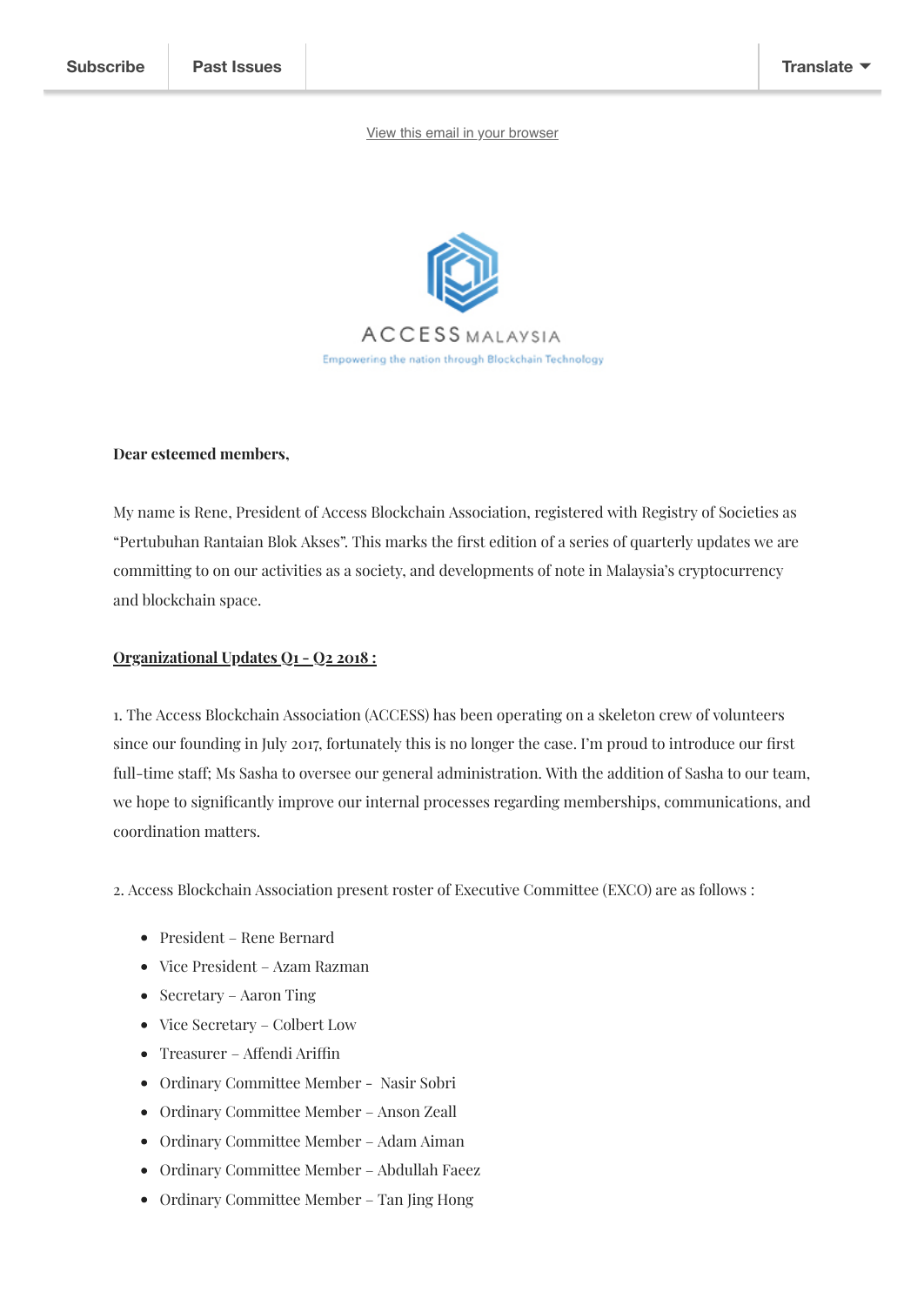held on the rst weekend of alternating months. What obviously is missing thus far is engagement

3. Our current membership roster are as follows :

- $\bullet$  Individuals 53
- Corporate -11
- $\bullet$  Students 6

Membership growth is an important area that we need to focus on, and one which I concede we are in need of improvement. More members mean more resources, and more clout in gaining regulatory attention. However, while individual sign-ups are straightforward, corporate applications sometimes presented a dilemma - our EXCO needs to ensure that Access Blockchain Association does not face legal risk. One of the sub-committees planned; "Memberships" are tasked to look into this area.

4. Back-Office : It has taken us a while, but we have finally been able to assemble service providers for our back office operations. Admittedly, this exercise has been more difficult than we thought, simply hearing "cryptocurrencies" seemed to scare service providers away. Nevertheless relevant service providers are as follows:-

- Auditor YYC & Co.
- Accountant SKG Management Solutions
- Tax Agent YYC  $\mathcal C$  Co.
- Company Secretary KL Management (KLM)
- Bank Maybank Berhad

With our back-office matters firmed-up, we hope we will be able to comply with all requirements related to the Registrar of Societies (ROS).

5. Annual General Meeting : We are planning to organize our innaugural AGM some time in Q3 2018, where members may formally be updated on the association progress, vote on important resolutions, as well volunteer for proposed sub-committees. You will be receiving invitation on this matter soon.

## **Development Updates Q1 - Q2 2018 :**

## 1. ACCESS-BLOCKZERO MOU

Blockzero Sdn Bhd is a private company that aims to develop a co-working space specializing in Blockchain startups in Iskandar, Johor. The company is working together with Khazanah Nasional and is looking to market to Johor-based, as well as Singapore-based blockchain companies. The MOU with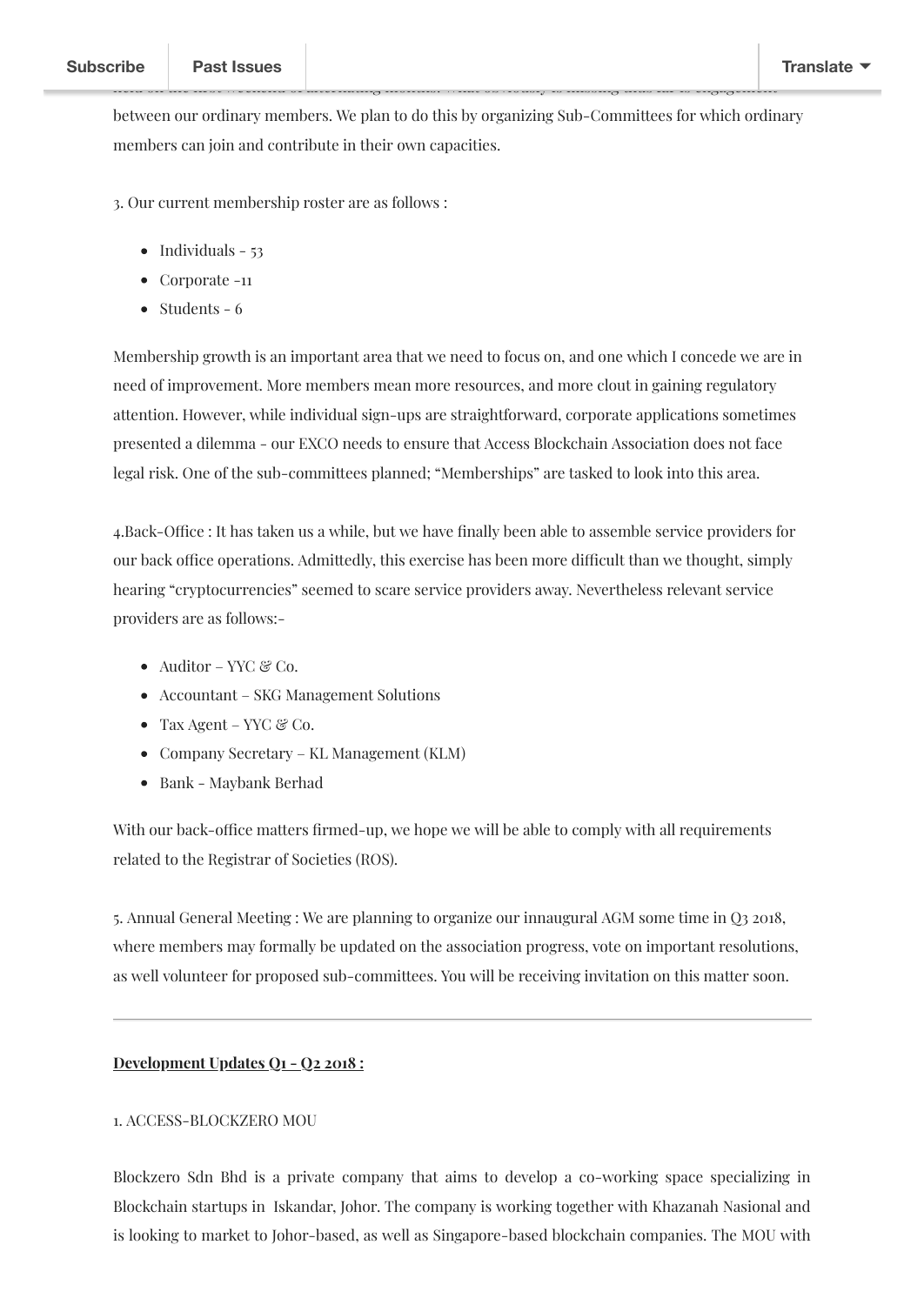## 2. ACCESS - Oasis Discovery Centre (ODC) MOU

ODC is a private company that aims to develop a community centre in Oasis Damansara. The company has offered Access Blockchain Association a permanent spot where we can hold events and market ourselves to the public. As with Blockzero, the MOU with Access Blockchain Association is for general collaboration and does not constitute a binding agreement.

agreement. If you would more information, please more information, please contact and the my.org. my.



3. Application to be admitted into Sirim Standard Committee

Mr. Rene Bernard, President of Access Blockchain Association attended a meeting by the Malaysian Standards Technical Committee on Blockchain and Distributed Ledger Technologies (Standards Committee) (as an *Observer*) on 26 June 2018. This was set to be an early introductory effort for Access Blockchain Association to be included as a member of the mentioned committee. Although the outcome is yet to be announced, we believe Access Blockchain Association may be able to contribute to the blockchain ecosystem at large through the collective knowledge base of its members. Having said that, technical-knowhow and other input from members may be a shining factor for the association to be moving forward in this matter.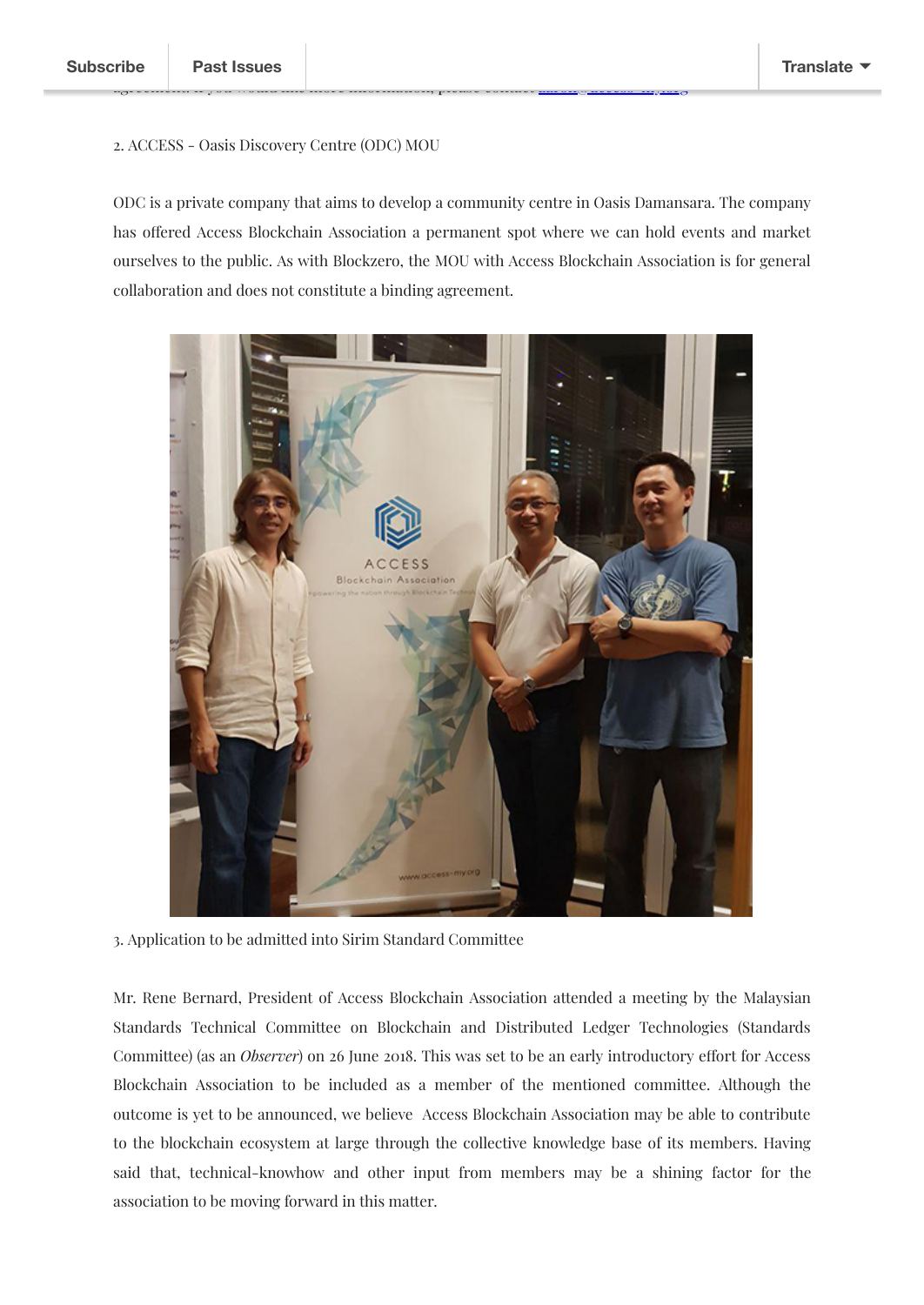There have been many meetups focusing on the cryptocurrency and blockchain space in Malaysia, especially around Kuala Lumpur & Pulau Pinang. Most meetups are open to the public, while some are proprietary. Access Blockchain Association EXCO members typically take turns in attending these meetups, some regularly. In addition to engaging with the blossoming communities, our goal is to also keep an eye out for potential scams. If you would like to attend a meetup, but are unsure of its organizers, please contact [colbert@access-my.org.](mailto:colbert@access-my.org) Bear in mind that Access Blockchain Association is neither a regulator nor enforcer, and it is up to the public to make informed decisions on these matters.

## 5. ACCESS (Global) - Paid Members Only Telegram Group

This telegram group is the premier tool for keeping abreast with latest developments. The group is shared with Access Blockchain Association (SG) and is monitored by our Admin, and the Admin of Access Blockchain Association (SG). There have been issues in onboarding members into the group in the past, for which we apologize - we aim to be more prompt in the future.

## 6. Briefing @LHDN

On 21 May 2018, ACCESS have been invited to brief the Deputy DG in charge of policy at LHDN. As you might have heard, in December 2017 one of our corporate members were investigated by the LHDN, and we are hoping for clear rules so that Malaysian individuals and corporates may invest and transact in cryptocurrencies without running afoul of the law. This briefing will be the first session in what we see as a long and continuous engagement process until LHDN can come up with something more concrete. If you would like a copy of our presentation materials, please contact sasha@access-my.org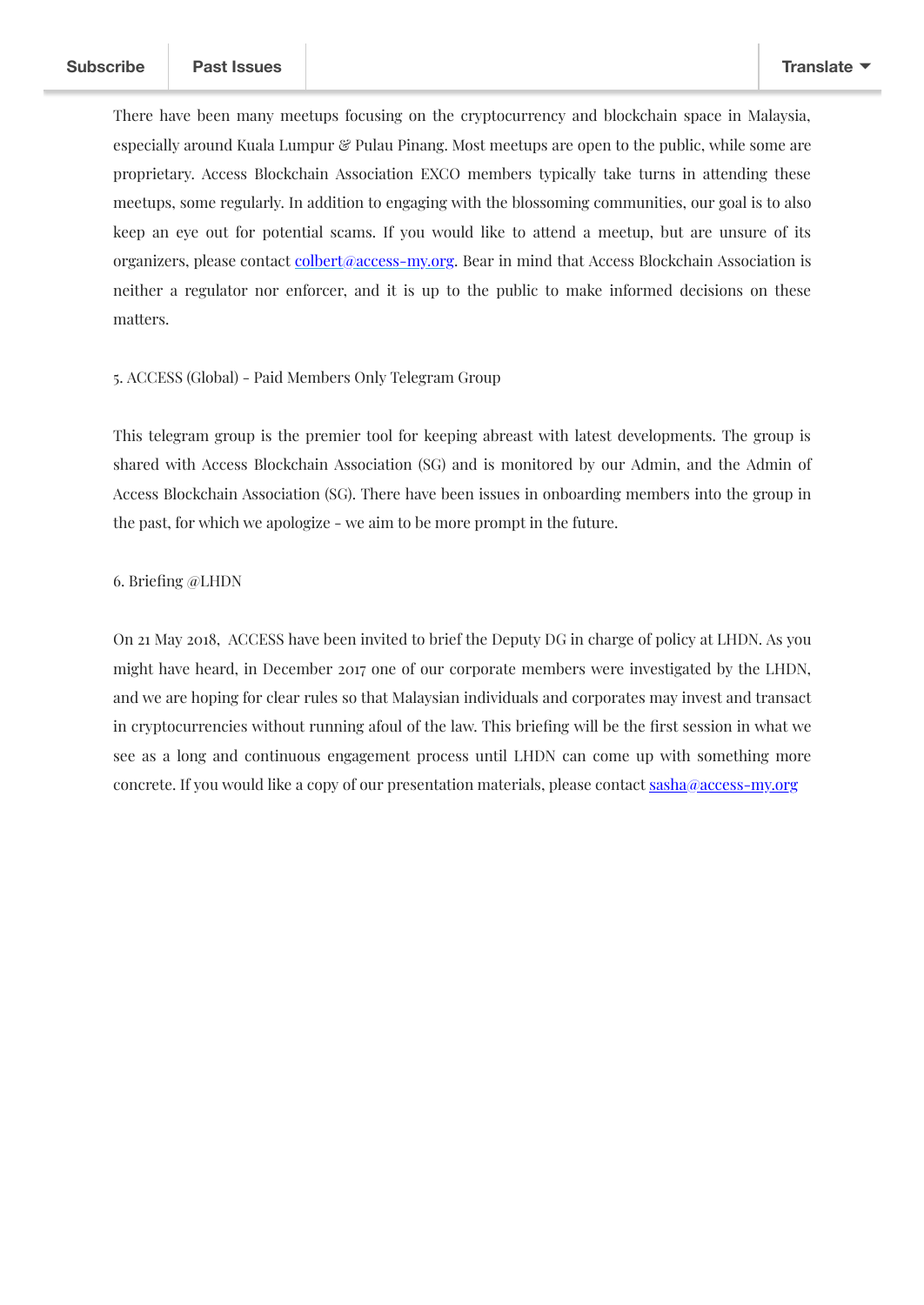**[Subscribe](http://eepurl.com/dCE3mP) Past [Issues](https://us18.campaign-archive.com/home/?u=08cb80f0367614fd075f66d13&id=42a9b35e82) [Translate](javascript:;)**ANUGERAH

7. Briefing @MIDF

On  $24$ <sup>th</sup> March 2018, ACCESS have been invited by the investment bank MIDF to brief their staff and clients on blockchains and cryptocurrencies. The talk focused on some brief history, general principals and market commentary. We have received an enthusiastic response and optimistically, we hope one day we may even see our very own Bitcoin-ETF listed on Bursa Malaysia. As above, if you would like a copy of our presentation materials, please contact sasha@access-my.org

# 8. Cyberjaya Blockchain Developers Meetup (CBDM)

On 27 June 2018  $\mathcal{C}$  26 July 2018, Access Blockchain Association have been invited to give a speech on topics of Introduction to Blockchain, Smart Contract & Lightning Network (Part 1) & Token Curated Registries & Lightning Network. This meetup is set up to provide a space for developers to share and discuss blockchain technology related topics. We are trying out new format so this meetup we will have 2 sharing sessions with each session cater to beginner/intermediate and advanced developers respectively. The corporate association member BlockLime organizes the Cyberjaya Blockchain Developer Meetups. LuxTag Sdn.Bhd, another corporate member of Access Blockchain Association, has sponsored F&B for the July event as well as appointed the speaker on the Bitcoin Lightning topic Mr Adam Mashrique.

That concludes our Q1-Q2 updates for Access Blockchain Association. We would like to thank you for your continued support of our association and we hope we can ramp out our efforts to improve the